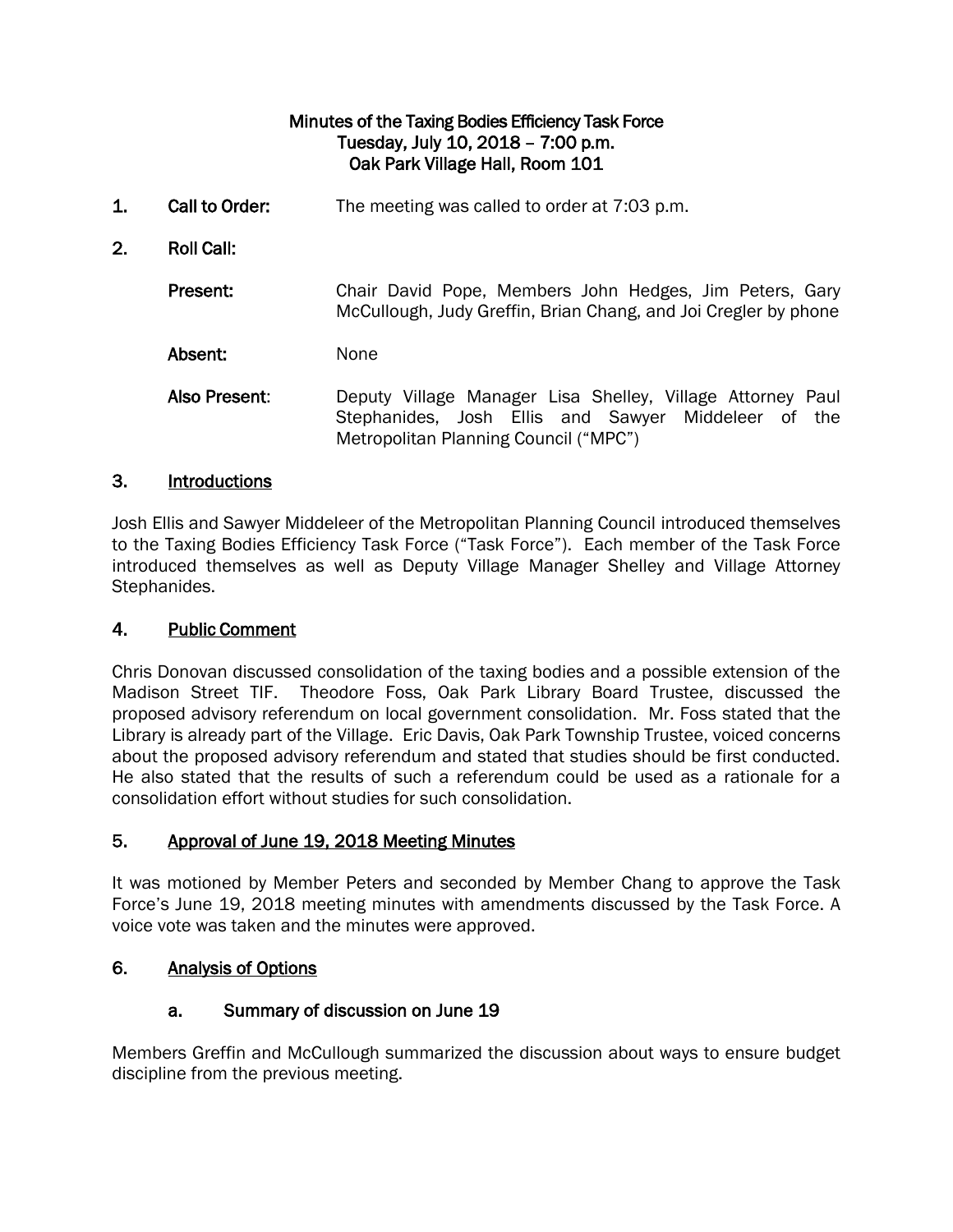# b. Analysis of potential recommendations identified on June 19

Member McCullough created handouts to aid the discussion about potential recommendations to encourage budget discipline. Member Peters suggested going to the community and asking residents about their priorities. Evanston can be used as example.

# c. Identification of additional potential recommendations

Chair Pope provided a handout about the possibility of having a "Jurisdictional Consolidation Referendum" placed on the ballot in the fall. The referendum should be placed on the ballot in the fall because voter turnout is higher during that time. The referendum question is intended to see whether the community has an appetite for consolidation of taxing bodies. Although Chair Pope did not have specific numbers, he stated consolidation has the potential to have significant savings without requiring service cuts. Member Greffin added that Evanston saved \$800,000 by consolidating the applicable Township into the City of Evanston and stated that consolidation. Chair Pope noted that actual consolidation of taxing bodies is premature because there cannot consolidate without changes in the state law.

Member Peters moved that the Task Force make a recommendation to the Village Board to study consolidation and place an advisory referendum on the November 2018 ballot to determine the level of support for consolidation. It was seconded by Member McCullough.

The roll call was as follows: AYES: Chair Pope, Members Chang, Cregler, McCullough, Peters, NAYS: Members Greffin, Hedges The motion was approved by a vote of five (5) in favor and two (2) against.

# 7. Report preparation

# a. Presentation of recommendations

It was proposed that the taxing bodies work together and agree on an annual percentage budget increase across the village which would reflect the increase in CPI (inflation) and revenues. There should be an overall percentage increase across all taxing bodies. Within the overall increase, the taxing bodies could agree to make adjustments for each other. This would mean greater transparency and allow for community input on overall communitywide budget increases. Member Hedges suggested a 5 year plan to set priorities and financial projections. Member Peters discussed the requirements of submitting a binding referendum question on an election ballot under 35 ILCS 200/18-206. The statute provides for a petition to be filed to require such a referendum for a school district to decrease its property tax levy. Attorney Stephanides read the applicable provisions from the statute.

Chair Pope stated that to increase employee pension contributions for various applicable local government employees, there have to be corresponding changes in state law. There is also a collective bargaining process to change contributions in healthcare.